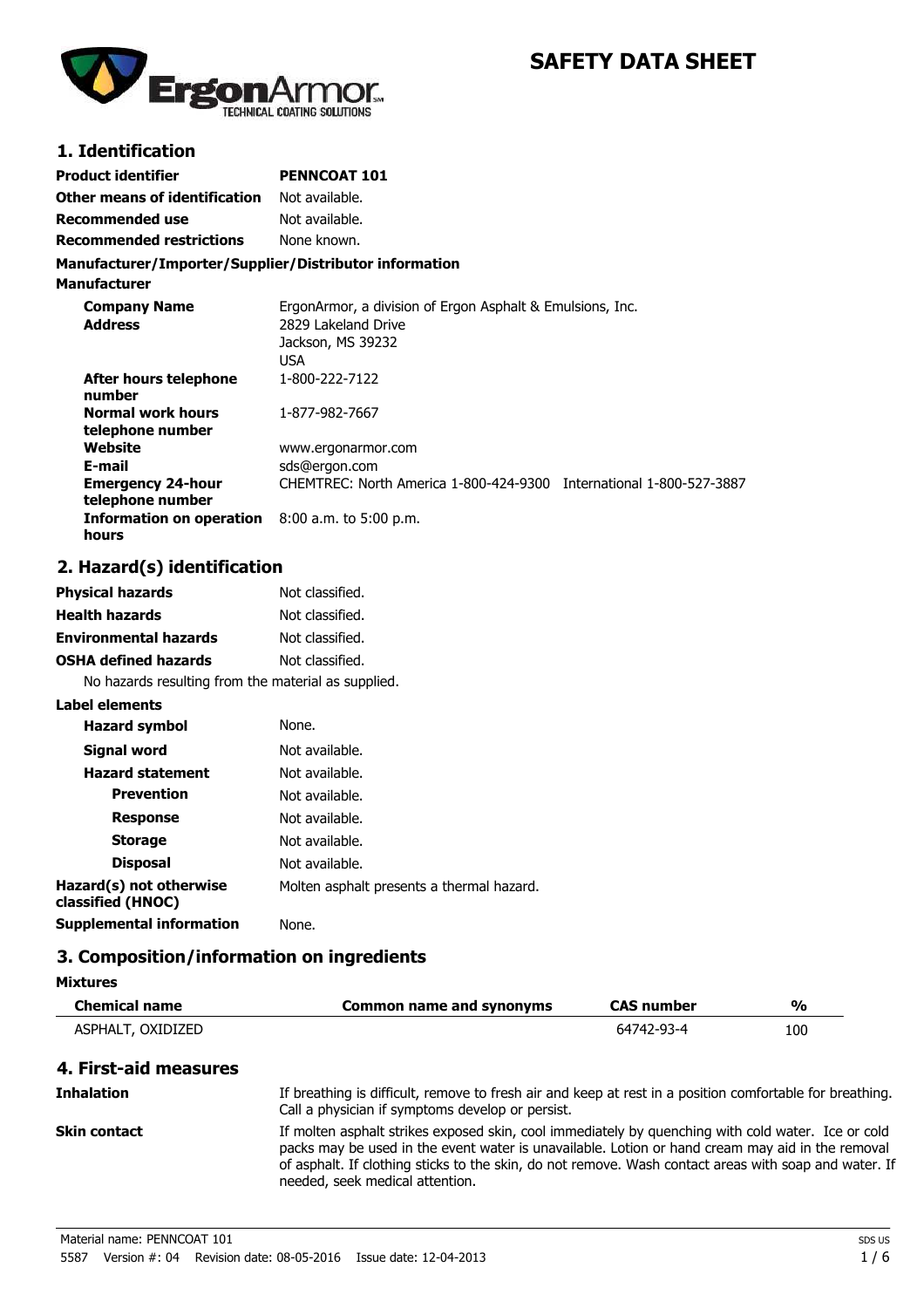| Eye contact                                                         | Immediately flush eyes with plenty of water for at least 15 minutes. Remove contact lenses, if<br>present and easy to do. Continue rinsing. Get medical attention if irritation develops and persists.                                                                                           |
|---------------------------------------------------------------------|--------------------------------------------------------------------------------------------------------------------------------------------------------------------------------------------------------------------------------------------------------------------------------------------------|
| <b>Ingestion</b>                                                    | Rinse mouth. DO NOT induce vomiting. Get medical attention immediately. If ingestion of a large<br>amount does occur, call a poison control center immediately.                                                                                                                                  |
| Most important<br>symptoms/effects, acute and<br>delayed            | Not available.                                                                                                                                                                                                                                                                                   |
| 5. Fire-fighting measures                                           |                                                                                                                                                                                                                                                                                                  |
| Suitable extinguishing media                                        | Foam. Dry chemical powder. Carbon dioxide (CO2).                                                                                                                                                                                                                                                 |
| Unsuitable extinguishing<br>media                                   | Do not use a solid water stream as it may scatter and spread fire.                                                                                                                                                                                                                               |
| Specific hazards arising from<br>the chemical                       | Not applicable.                                                                                                                                                                                                                                                                                  |
| Special protective equipment<br>and precautions for<br>firefighters | Firefighters must use standard protective equipment including flame retardant coat, helmet with<br>face shield, gloves, rubber boots, and in enclosed spaces, SCBA. Structural firefighters protective<br>clothing will only provide limited protection.                                         |
| Fire-fighting<br>equipment/instructions                             | ALWAYS stay away from tanks engulfed in flame. Fight fire from maximum distance or use<br>unmanned hose holders or monitor nozzles. Move containers from fire area if you can do so without<br>risk. In the event of fire, cool tanks with water spray. Use of foam or water may cause frothing. |
| <b>Specific methods</b>                                             | In the event of fire and/or explosion do not breathe fumes. In the event of fire, cool tanks with<br>water spray.                                                                                                                                                                                |

#### **6. Accidental release measures**

| <b>Personal precautions,</b><br>protective equipment and<br>emergency procedures | Keep unnecessary personnel away. Ventilate closed spaces before entering them. Do not touch<br>damaged containers or spilled material unless wearing appropriate protective clothing.                                                                                                                                    |
|----------------------------------------------------------------------------------|--------------------------------------------------------------------------------------------------------------------------------------------------------------------------------------------------------------------------------------------------------------------------------------------------------------------------|
| <b>Methods and materials for</b><br>containment and cleaning up                  | Dike far ahead of spill for later disposal. Absorb or cover with dry earth, sand or other<br>non-combustible material and transfer to containers. Ventilate area and avoid breathing vapors or<br>mist. For large spills, dike far ahead of liquid spill for later disposal. Do not release into sewers or<br>waterways. |

# **7. Handling and storage**

**Precautions for safe handling** Avoid contact with molten material. Hydrogen sulfide, a very highly toxic gas, may be present with this material. Keep face clear of tank and/or tank car openings. Do not add water to hot product. This may result in frothing of the mixture causing hot asphalt to overflow the container. **Conditions for safe storage, including any** Prevent electrostatic charge build-up by using common bonding and grounding techniques. Store in a well-ventilated place.

**incompatibilities**

# **8. Exposure controls/personal protection**

## **Occupational exposure limits**

| <b>U.S. - NIOSH</b><br><b>Components</b>   | Type                                                                                                                                                                                                                                                                                                                                                                                                   | <b>Value</b>                                                                                                                                                                                        |
|--------------------------------------------|--------------------------------------------------------------------------------------------------------------------------------------------------------------------------------------------------------------------------------------------------------------------------------------------------------------------------------------------------------------------------------------------------------|-----------------------------------------------------------------------------------------------------------------------------------------------------------------------------------------------------|
| ASPHALT, OXIDIZED (CAS<br>64742-93-4)      | <b>REL</b>                                                                                                                                                                                                                                                                                                                                                                                             | 5 mg/m $3$                                                                                                                                                                                          |
| <b>Biological limit values</b>             | No biological exposure limits noted for the ingredient(s).                                                                                                                                                                                                                                                                                                                                             |                                                                                                                                                                                                     |
| <b>Appropriate engineering</b><br>controls | Good general ventilation (typically 10 air changes per hour) should be used. Ventilation rates should<br>be matched to conditions. If applicable, use process enclosures, local exhaust ventilation, or other<br>engineering controls to maintain airborne levels below recommended exposure limits. If exposure<br>limits have not been established, maintain airborne levels to an acceptable level. |                                                                                                                                                                                                     |
|                                            | Individual protection measures, such as personal protective equipment                                                                                                                                                                                                                                                                                                                                  |                                                                                                                                                                                                     |
| Eye/face protection                        | Chemical goggles and face shield are recommended.                                                                                                                                                                                                                                                                                                                                                      |                                                                                                                                                                                                     |
| <b>Hand protection</b>                     | wear gauntlet style gloves.                                                                                                                                                                                                                                                                                                                                                                            | Thermally protective, chemical resistant gloves are recommended. If contact with forearms is likely,                                                                                                |
| <b>Other</b>                               | vapor contact.                                                                                                                                                                                                                                                                                                                                                                                         | Wear appropriate clothing to prevent any possibility of liquid contact and repeated or prolonged                                                                                                    |
| <b>Respiratory protection</b>              | certified respirators.                                                                                                                                                                                                                                                                                                                                                                                 | When workers are facing concentrations above the exposure limit they must use appropriate                                                                                                           |
| <b>Thermal hazards</b>                     | Not available.                                                                                                                                                                                                                                                                                                                                                                                         |                                                                                                                                                                                                     |
| <b>General hygiene</b><br>considerations   | remove contaminants.                                                                                                                                                                                                                                                                                                                                                                                   | Always observe good personal hygiene measures, such as washing after handling the material and<br>before eating, drinking, and/or smoking. Routinely wash work clothing and protective equipment to |
|                                            |                                                                                                                                                                                                                                                                                                                                                                                                        |                                                                                                                                                                                                     |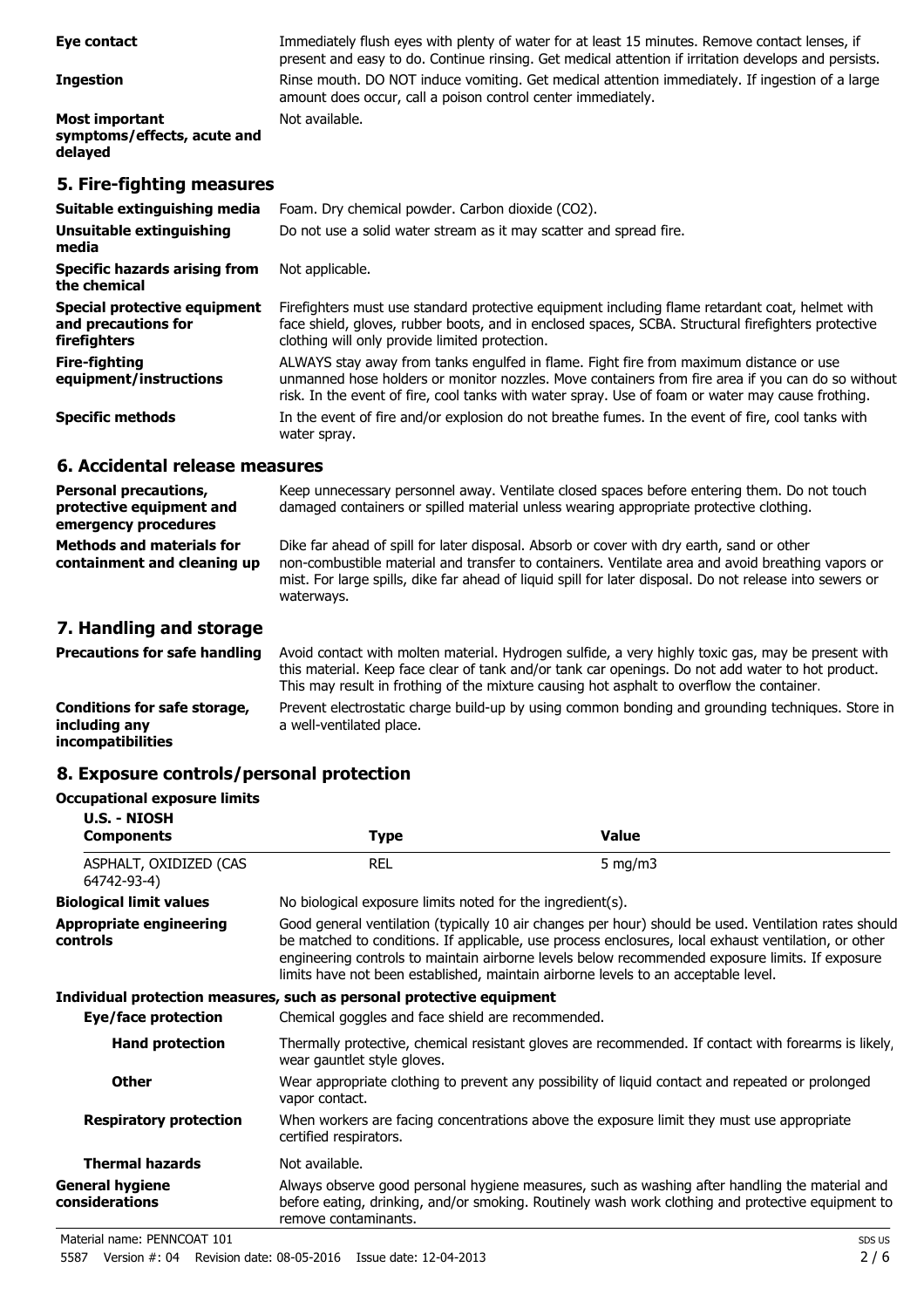# **9. Physical and chemical properties**

| Brown to black in color.                            |
|-----------------------------------------------------|
| Solid.                                              |
| Semi-solid at ambient temperature                   |
| Black.                                              |
| Tar-like                                            |
| Not available.                                      |
| Not available.                                      |
| Not available.                                      |
| $>$ 700 °F ( $>$ 371.11 °C)                         |
| > 450.0 °F (> 232.2 °C)                             |
| Not available.                                      |
| Not available.                                      |
| Upper/lower flammability or explosive limits        |
| <b>Flammability limit - lower</b><br>Not available. |
| Not available.                                      |
| Not available.                                      |
| Not available.                                      |
| $< 1$ mm Hg at 70F                                  |
| > 5                                                 |
| Not available.                                      |
|                                                     |
| Insoluble                                           |
| Not available.                                      |
| $>$ 700 °F ( $>$ 371.11 °C)                         |
| Not available.                                      |
| Not available.                                      |
|                                                     |

# **10. Stability and reactivity**

| <b>Reactivity</b>                            | Not Reactive                                                                                                                                              |
|----------------------------------------------|-----------------------------------------------------------------------------------------------------------------------------------------------------------|
| <b>Chemical stability</b>                    | Stable under normal temperature conditions.                                                                                                               |
| <b>Possibility of hazardous</b><br>reactions | Hazardous polymerization does not occur.                                                                                                                  |
| <b>Conditions to avoid</b>                   | Do not overheat product.                                                                                                                                  |
| <b>Incompatible materials</b>                | Strong oxidizing agents.                                                                                                                                  |
| <b>Hazardous decomposition</b><br>products   | Upon decomposition, this product may yield sulfur dioxide, carbon monoxide, carbon dioxide and/or<br>low molecular weight hydrocarbons. Hydrogen sulfide. |

# **11. Toxicological information**

## **Information on likely routes of exposure**

| <b>Ingestion</b>                                                                   | May cause discomfort if swallowed. However, ingestion is not likely to be a primary route of<br>occupational exposure. |
|------------------------------------------------------------------------------------|------------------------------------------------------------------------------------------------------------------------|
| <b>Inhalation</b>                                                                  | Irritating to respiratory system.                                                                                      |
| <b>Skin contact</b>                                                                | May cause sensitization by inhalation and skin contact.                                                                |
| Eye contact                                                                        | Risk of serious damage to eyes.                                                                                        |
| Symptoms related to the<br>physical, chemical and<br>toxicological characteristics | Not available.                                                                                                         |
| <b>Information on toxicological effects</b>                                        |                                                                                                                        |
| <b>Acute toxicity</b>                                                              | Not available.                                                                                                         |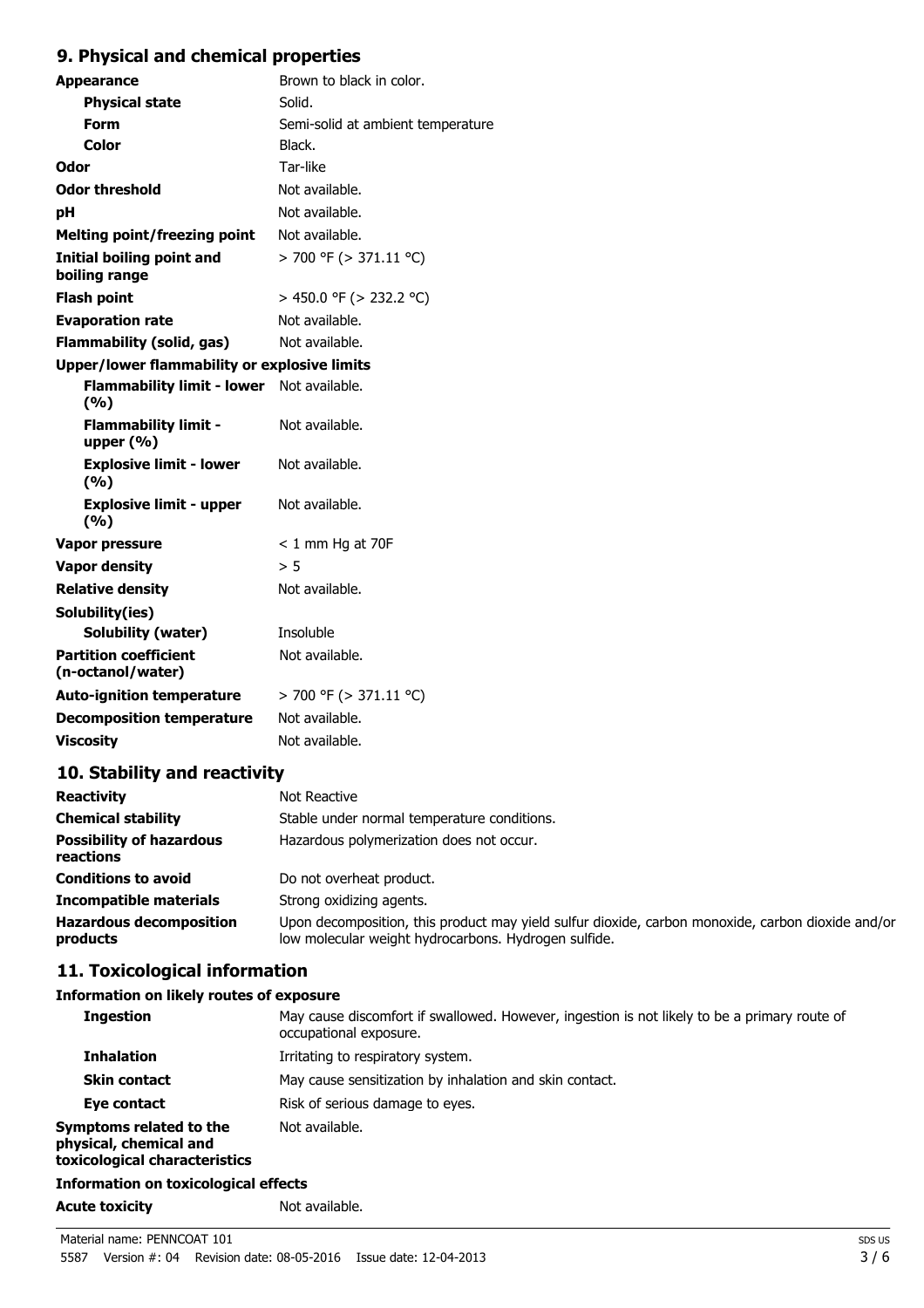| <b>Skin corrosion/irritation</b>                      | Not available.                                                                                            |
|-------------------------------------------------------|-----------------------------------------------------------------------------------------------------------|
| Serious eye damage/eye<br>irritation                  | Not available.                                                                                            |
| Respiratory or skin sensitization                     |                                                                                                           |
| <b>Respiratory sensitization</b>                      | Not available.                                                                                            |
| <b>Skin sensitization</b>                             | Not available.                                                                                            |
| Germ cell mutagenicity                                | Not available.                                                                                            |
| Carcinogenicity                                       | This product is not considered to be a carcinogen by IARC, ACGIH, NTP, or OSHA.                           |
|                                                       | <b>IARC Monographs. Overall Evaluation of Carcinogenicity</b>                                             |
| ASPHALT, OXIDIZED (CAS 64742-93-4)<br>Not listed.     | 2A Probably carcinogenic to humans.<br>US. OSHA Specifically Regulated Substances (29 CFR 1910.1001-1050) |
| <b>Reproductive toxicity</b>                          | Not available.                                                                                            |
| Specific target organ toxicity<br>- single exposure   | May cause irritation to the respiratory system.                                                           |
| Specific target organ toxicity<br>- repeated exposure | Not available.                                                                                            |
| <b>Aspiration hazard</b>                              | Not available.                                                                                            |
| <b>Chronic effects</b>                                | Prolonged inhalation may be harmful.                                                                      |

#### **12. Ecological information**

| <b>Ecotoxicity</b>                   | This product has no known eco-toxicological effects. |
|--------------------------------------|------------------------------------------------------|
| <b>Persistence and degradability</b> | Not available.                                       |
| <b>Bioaccumulative potential</b>     | Not available.                                       |
| Mobility in soil                     | Not available.                                       |
| <b>Other adverse effects</b>         | Not available.                                       |

#### **13. Disposal considerations**

| <b>Disposal instructions</b>                    | When this product as supplied is to be discarded as waste, it does not meet the definition of a<br>RCRA waste under 40 CFR 261. Allow molten resin to solidify before disposal. Dispose in<br>accordance with all applicable regulations. |
|-------------------------------------------------|-------------------------------------------------------------------------------------------------------------------------------------------------------------------------------------------------------------------------------------------|
| Hazardous waste code                            | Not applicable.                                                                                                                                                                                                                           |
| <b>Waste from residues /</b><br>unused products | Empty containers or liners may retain some product residues. This material and its container must<br>be disposed of in a safe manner (see: Disposal instructions).                                                                        |
| <b>Contaminated packaging</b>                   | No special precautions.                                                                                                                                                                                                                   |

### **14. Transport information**

#### **DOT**

Not regulated as dangerous goods.

#### **IATA**

Not regulated as dangerous goods.

#### **IMDG**

Not regulated as dangerous goods.

**Transport in bulk according to** Not available. **Annex II of MARPOL 73/78 and the IBC Code**

Further information If shipped above 212 deg F: "UN3257, Elevated Temperature Liquid, n.o.s. (Asphalt mixture), 9, PG III"

### **15. Regulatory information**

#### **US federal regulations**

**TSCA Section 12(b) Export Notification (40 CFR 707, Subpt. D)**

Not regulated.

**CERCLA Hazardous Substance List (40 CFR 302.4)**

Not listed.

## **US. OSHA Specifically Regulated Substances (29 CFR 1910.1001-1050)**

Not listed.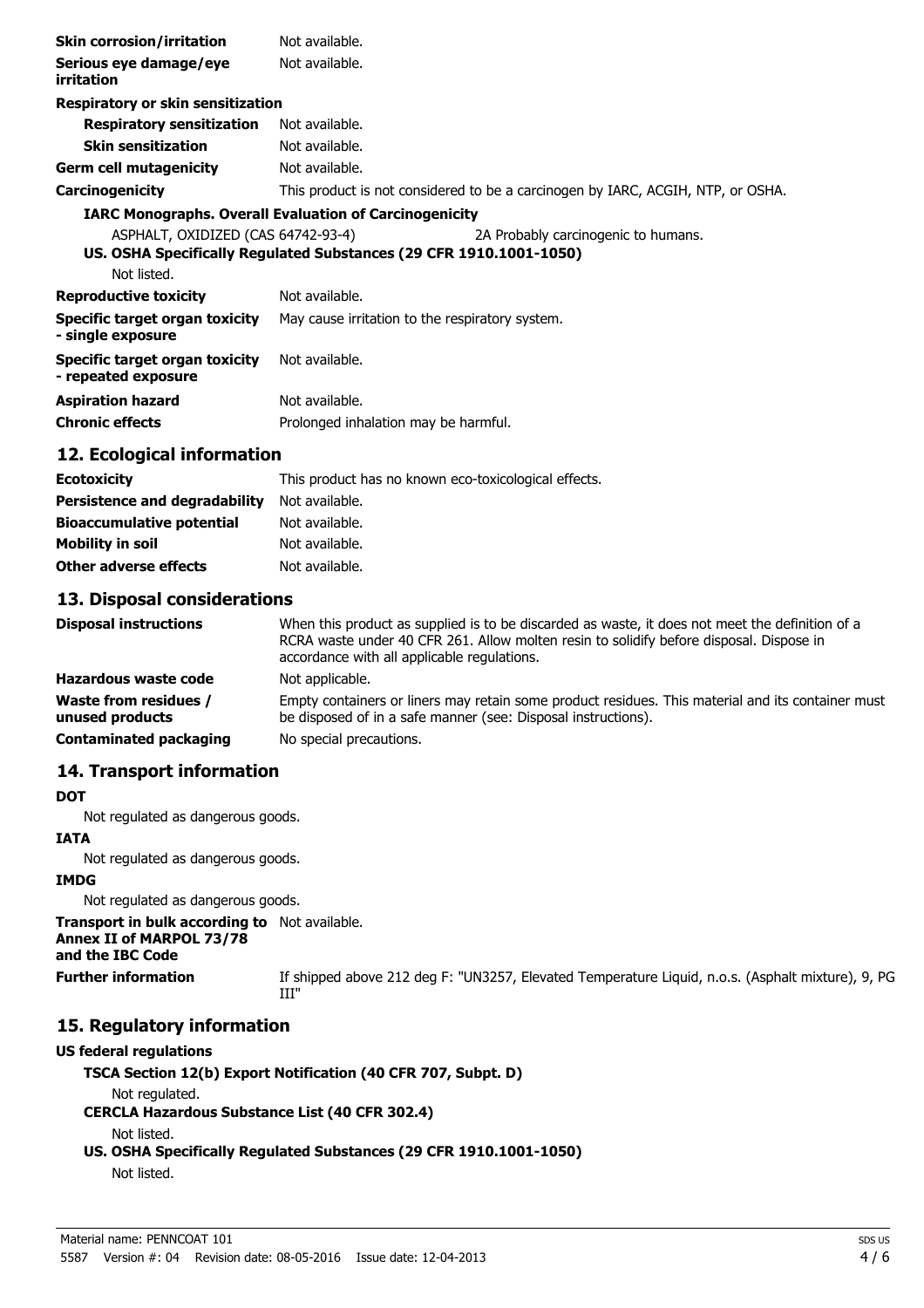|                                                   | <b>Superfund Amendments and Reauthorization Act of 1986 (SARA)</b>                                                                                                                                                                                                                         |                        |
|---------------------------------------------------|--------------------------------------------------------------------------------------------------------------------------------------------------------------------------------------------------------------------------------------------------------------------------------------------|------------------------|
| <b>Hazard categories</b>                          | Immediate Hazard - Yes<br>Delayed Hazard - No<br>Fire Hazard - No<br>Pressure Hazard - No<br>Reactivity Hazard - No                                                                                                                                                                        |                        |
| <b>SARA 302 Extremely hazardous substance</b>     |                                                                                                                                                                                                                                                                                            |                        |
| Not listed.                                       |                                                                                                                                                                                                                                                                                            |                        |
| <b>SARA 311/312</b><br><b>Hazardous chemical</b>  | No.                                                                                                                                                                                                                                                                                        |                        |
| <b>SARA 313 (TRI reporting)</b><br>Not regulated. |                                                                                                                                                                                                                                                                                            |                        |
| <b>Other federal regulations</b>                  |                                                                                                                                                                                                                                                                                            |                        |
|                                                   | Clean Air Act (CAA) Section 112 Hazardous Air Pollutants (HAPs) List                                                                                                                                                                                                                       |                        |
| Not regulated.                                    | Clean Air Act (CAA) Section 112(r) Accidental Release Prevention (40 CFR 68.130)                                                                                                                                                                                                           |                        |
| Not regulated.                                    |                                                                                                                                                                                                                                                                                            |                        |
| <b>Safe Drinking Water Act</b><br>(SDWA)          | Not regulated.                                                                                                                                                                                                                                                                             |                        |
| <b>US state regulations</b>                       | WARNING: This product contains a chemical known to the State of California to cause cancer.                                                                                                                                                                                                |                        |
| US. Massachusetts RTK - Substance List            |                                                                                                                                                                                                                                                                                            |                        |
| Not regulated.                                    |                                                                                                                                                                                                                                                                                            |                        |
| Not regulated.                                    | US. New Jersey Worker and Community Right-to-Know Act                                                                                                                                                                                                                                      |                        |
|                                                   | US. Pennsylvania RTK - Hazardous Substances                                                                                                                                                                                                                                                |                        |
| Not regulated.<br><b>US. Rhode Island RTK</b>     |                                                                                                                                                                                                                                                                                            |                        |
| Not regulated.                                    |                                                                                                                                                                                                                                                                                            |                        |
| <b>US. California Proposition 65</b>              |                                                                                                                                                                                                                                                                                            |                        |
| Not Listed.                                       |                                                                                                                                                                                                                                                                                            |                        |
| <b>International Inventories</b>                  |                                                                                                                                                                                                                                                                                            |                        |
| Country(s) or region                              | <b>Inventory name</b>                                                                                                                                                                                                                                                                      | On inventory (yes/no)* |
| Australia                                         | Australian Inventory of Chemical Substances (AICS)                                                                                                                                                                                                                                         | Yes                    |
| Canada                                            | Domestic Substances List (DSL)                                                                                                                                                                                                                                                             | Yes                    |
| Canada                                            | Non-Domestic Substances List (NDSL)                                                                                                                                                                                                                                                        | No.                    |
| China                                             | Inventory of Existing Chemical Substances in China (IECSC)                                                                                                                                                                                                                                 | Yes                    |
| Europe                                            | European Inventory of Existing Commercial Chemical Substances<br>(EINECS)                                                                                                                                                                                                                  | Yes                    |
| Europe                                            | European List of Notified Chemical Substances (ELINCS)                                                                                                                                                                                                                                     | No.                    |
| Japan                                             | Inventory of Existing and New Chemical Substances (ENCS)                                                                                                                                                                                                                                   | Yes                    |
| Korea                                             | Existing Chemicals List (ECL)                                                                                                                                                                                                                                                              | Yes                    |
| New Zealand                                       | New Zealand Inventory                                                                                                                                                                                                                                                                      | Yes                    |
| Philippines                                       | Philippine Inventory of Chemicals and Chemical Substances<br>(PICCS)                                                                                                                                                                                                                       | Yes                    |
| United States & Puerto Rico                       | Toxic Substances Control Act (TSCA) Inventory                                                                                                                                                                                                                                              | Yes                    |
| $country(s)$ .                                    | *A "Yes" indicates that all components of this product comply with the inventory requirements administered by the governing country(s)<br>A "No" indicates that one or more components of the product are not listed or exempt from listing on the inventory administered by the governing |                        |
|                                                   | 16. Other information, including date of preparation or last revision                                                                                                                                                                                                                      |                        |

| Issue date                 | 12-04-2013                                                |
|----------------------------|-----------------------------------------------------------|
| <b>Revision date</b>       | 08-05-2016                                                |
| <b>Version #</b>           | 04                                                        |
| <b>Further information</b> | HMIS® is a registered trade and service mark of the NPCA. |
| <b>NFPA ratings</b>        | Health: 2<br>Flammability: 1<br>Instability: 0            |